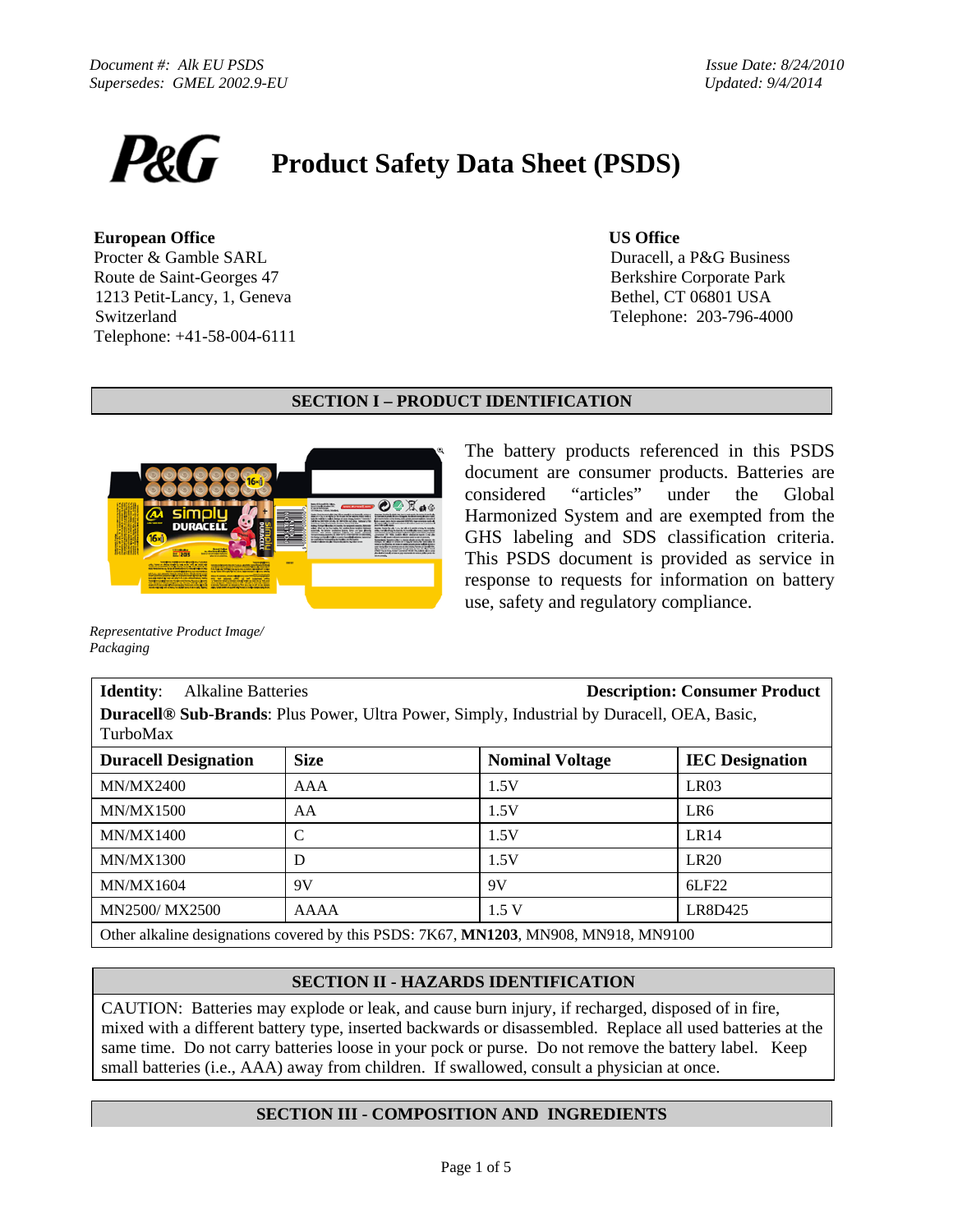The chemicals and metals in this product are contained in a sealed can. Exposure to the contents will not occur unless the battery leaks, is exposed to high temperatures or is mechanically, physically, or electrically abused. Note: Some Duracell batteries contain a Duracell Power Check<sup>TM</sup> energy gauge, *which is a small conductive strip located underneath the battery label that indicates the amount of charge in the battery. It is composed of minute quantities of conductive materials. Due to the small quantity of materials and their solid form, a health or environmental risk is unlikely.* 

| <b>Chemical Name</b>               | <b>CAS</b><br><b>Number</b> | <b>EINECS</b><br><b>Number</b> | Amount    | <b>Classification</b> | <b>Exposure Limits</b>                                                                                                                                                                                                                                                |
|------------------------------------|-----------------------------|--------------------------------|-----------|-----------------------|-----------------------------------------------------------------------------------------------------------------------------------------------------------------------------------------------------------------------------------------------------------------------|
| Manganese Dioxide                  | 1313-13-9                   | $215 - 202 - 6$                | $35-40%$  | Xn, R20/22            | $0.5 \text{ mg/m}^3$ TWA UK WEL<br>$0.5 \text{ mg/m}^3$ TWA (inhalable) DFG MAK<br>$0,2$ mg/m <sup>3</sup> VL Belgium<br>$0,2$ mg/m <sup>3</sup> TWA Denmark LV                                                                                                       |
| Zinc                               | 7440-66-6                   | 231-175-3                      | $10-25%$  | N. R50/53             | None established for zinc metal                                                                                                                                                                                                                                       |
| Potassium Hydroxide<br>(35%)       | 1310-58-3                   | 215-181-3                      | $5-10%$   | C. Xn, R22, R35       | $2 \text{ mg/m}^3$ STEL UK WEL<br>$2 \text{ mg/m}^3$ VCD Belgium<br>$2 \text{ mg/m}^3$ Ceiling Denmark LV                                                                                                                                                             |
| Graphite (natural or<br>synthetic) | 7782-42-5,<br>7440-44-0     | 231-955-3<br>231-153-3         | $1 - 5\%$ | None                  | $4 \text{ mg/m}^3$ TWA UK WEL (respirable dust)<br>10 mg/m <sup>3</sup> TWA UK WEL (inhalable dust)<br>$1.5 \text{ mg/m}^3$ TWA DFG MAK (respirable<br>dust)<br>$4 \text{ mg/m}^3$ TWA DFG MAK (inhalable dust)<br>$2$ mg/m <sup>3</sup> VL Belgium (respirable dust) |

# **SECTION IV – FIRST AID INFORMATION**

Damaged battery will release concentrated potassium hydroxide, which is caustic.

Ingestion: Do not induce vomiting. Seek medical attention immediately.

**Eye Contact**: Immediately flush eyes thoroughly with water for at least 15 minutes. Seek medical attention if irritation persists.

**Skin Contact:** Remove contaminated clothing and wash skin with soap and water. If irritation persists, seek medical attention.

**Inhalation:** Move to fresh air. If irritation persists, seek medical attention.

# **SECTION V - FIRE FIGHTING INFORMATION**

**Hazardous Combustion Products:** Thermal degradation may produce hazardous fumes of zinc and manganese; hydrogen gas, caustic vapors of potassium hydroxide and other toxic by-products.

**Extinguishing Media**: Use any extinguishing media that is appropriate for the surrounding area.

**Protection of Firefighters**:

Specific Hazards Arising from the Material: Batteries may burst and release hazardous decomposition products when exposed to a fire situation.

Protective Equipment and Precautions for Firefighters: Firefighters should wear positive pressure selfcontained breathing apparatus and full protective clothing.

## **SECTION VI - ACCIDENTAL RELEASE MEASURES**

Notify safety personnel of large spills. Caustic potassium hydroxide may be released from leaking or ruptured batteries. Clean-up personnel should wear appropriate clothing to avoid eye and skin contact and inhalation of vapors and fumes. Ventilate area. Carefully collect batteries and place in an appropriate container for disposal.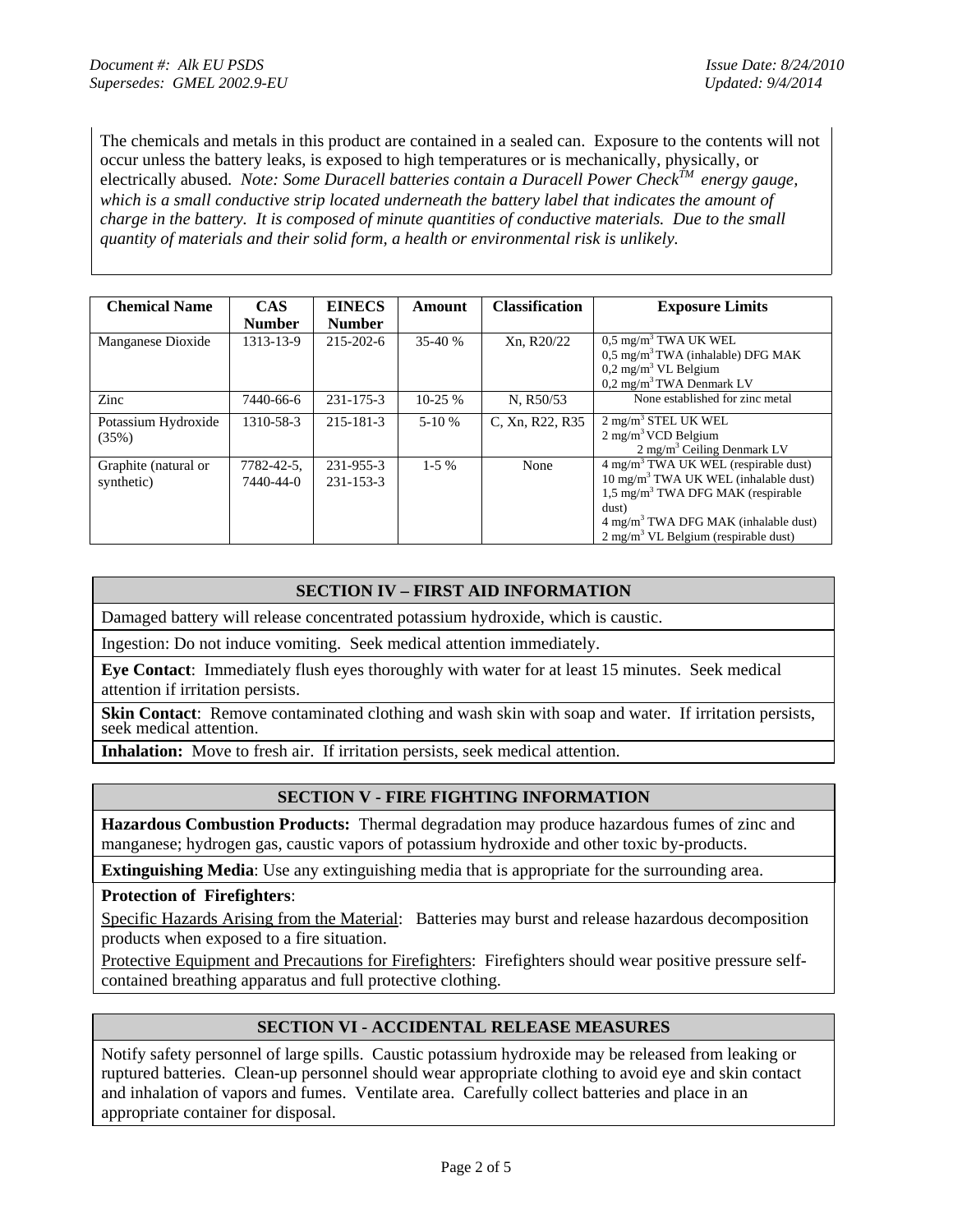# **SECTION VII – HANDLING AND STORAGE**

**Precautions To Be Taken in Handling:** Avoid mechanical or electrical abuse. DO NOT short circuit or install incorrectly. Batteries may rupture or vent if disassembled, crushed, recharged or exposed to high temperatures. Install batteries in accordance with equipment instructions.

**Precautions To Be Taken in Storage:** Store batteries in a dry place at normal room temperature. Do not refrigerate – this will not make them last longer.

## **SECTION VIII - EXPOSURE CONTROLS / PERSONAL PROTECTION**

NOT APPLICABLE – Finished consumer product

#### **SECTION IX - PHYSICAL AND CHEMICAL PROPERTIES**

**Appearance (color, physical form, shape):** Finished consumer product. AA, AAA, C & D size batteries have cylindrical (round) shape with Duracell<sup>®</sup> label. 9V battery has rectangular shape with Duracell<sup>®</sup> label.

# **SECTION X - STABILITY AND REACTIVITY**

Finished consumer product – stable under normal conditions of use. Contents are incompatible with strong oxidizing agents. Do not heat, crush, disassemble, short circuit or recharge.

## **SECTION XI - TOXICOLOGICAL INFORMATION**

Finished consumer product:

**Chronic Effects:** No chronic health effects reported.

**Target Organs:** No target organs reported.

**Carcinogenicity:** This finished consumer product is not carcinogenic.

## **SECTION XII - ECOLOGICAL INFORMATION**

No eco-toxicity data are available. This product is not expected to present an environmental hazard. Duracell alkaline batteries do not contain any added mercury, cadmium or lead.

#### **SECTION XIII - DISPOSAL CONSIDERATIONS**

Do not incinerate. Disposal should be in accordance with the EU Battery Directive 206/66/EC. Duracell alkaline batteries are labeled with "special collection" symbol (as shown) in accordance with the EU Battery Directive: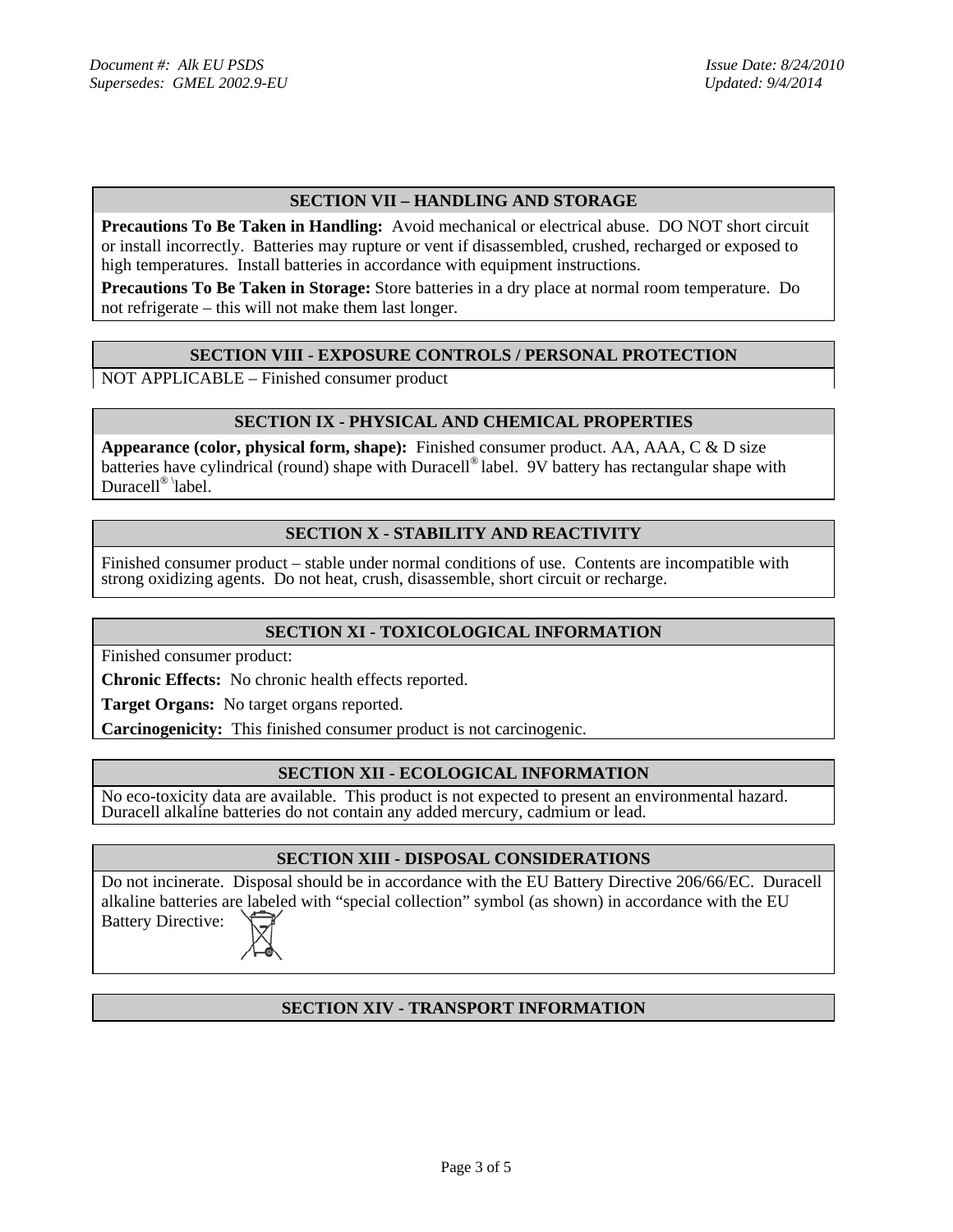**Alkaline batteries (sometimes referred to as "Dry cell" or "household" batteries) are not listed or regulated as dangerous goods under the IATA Dangerous Goods Regulations, ICAO Technical Instructions, IMDG Code, UN Model Regulations or U.S. hazardous regulations (49CFR).** However, special regulatory provisions apply that require batteries to be packaged in a manner that prevents the generation of a dangerous quantity of heat and short

circuits. Product shipped in its original unopened Duracell packaging is compliant with the following packaging special provisions:

**Ground Transport (ADR/RID)**: NONE

Air Transport (IATA): Special Provision A123 (55<sup>th</sup> Edition- 2014)

The words 'NOT RESTRICTED' and the 'Special Provision A123' must be included on the description of the substance on the Air Waybill, when air waybill is issued.

**Marine/Water Transport (IMDG/ICAO)**: NONE

**For Transportation Emergencies: CALL 1+703-527-3887 (CHEMTREC)**

## **SECTION XV - REGULATORY INFORMATION**

**EU Classification of Preparation:** Not classified as a dangerous preparation

**EU Battery Directive:** Duracell alkaline batteries comply with the substance restriction limits and labeling requirements set forth in the **EU Battery Directive 2006/66/EC and Amendment 2013/66/EU** and as a result contain <0.0005% (5 ppm) mercury, <0.002% (20 ppm) cadmium and <0.004% (40 ppm) lead. The chemical symbols Hg, Cd and Pb are therefore **not** required below the separate collection symbol.

**EU RoHS Directive**: Batteries are not subject regulation.

**EU REACH**: Subject battery products are "articles" under REACH and not subject to REACH registration or e-SDS requirements. To the best of our knowledge, Duracell alkaline batteries do not contain any of the 155 SVHCs per the ECHA updated Candidate List of June 16, 2014.

**EU Labeling**: None required. Labeling is not required because batteries are classified as articles under both REACH and the Dangerous Preparations Directive and as such are exempt from the requirement for labeling.

| <b>SECTION XVI - OTHER INFORMATION</b>                                                       |                 |  |                   |  |  |  |
|----------------------------------------------------------------------------------------------|-----------------|--|-------------------|--|--|--|
| P&G Hazard Rating*:                                                                          | Health:         |  | 4=EXTREME         |  |  |  |
|                                                                                              | Flammability: 0 |  | $3 = HIGH$        |  |  |  |
|                                                                                              | Reactivity:     |  | 2=MODERATE        |  |  |  |
|                                                                                              |                 |  | $l = SLIGHT$      |  |  |  |
|                                                                                              |                 |  | 0=NOT SIGNIFICANT |  |  |  |
| *Hazard Ratings are supplied for use only in connection with occupational safety and health. |                 |  |                   |  |  |  |

EU Classes and Risk Phrases for Reference (See Sections 2 and 3) C Corrosive N Dangerous for the Environment Xn Harmful R20/22: Harmful by inhalation and if swallowed. R22: Harmful if swallowed. R35: Causes severe burns R50/53: Very toxic to aquatic organisms, may cause long-term adverse effects in the aquatic environment.